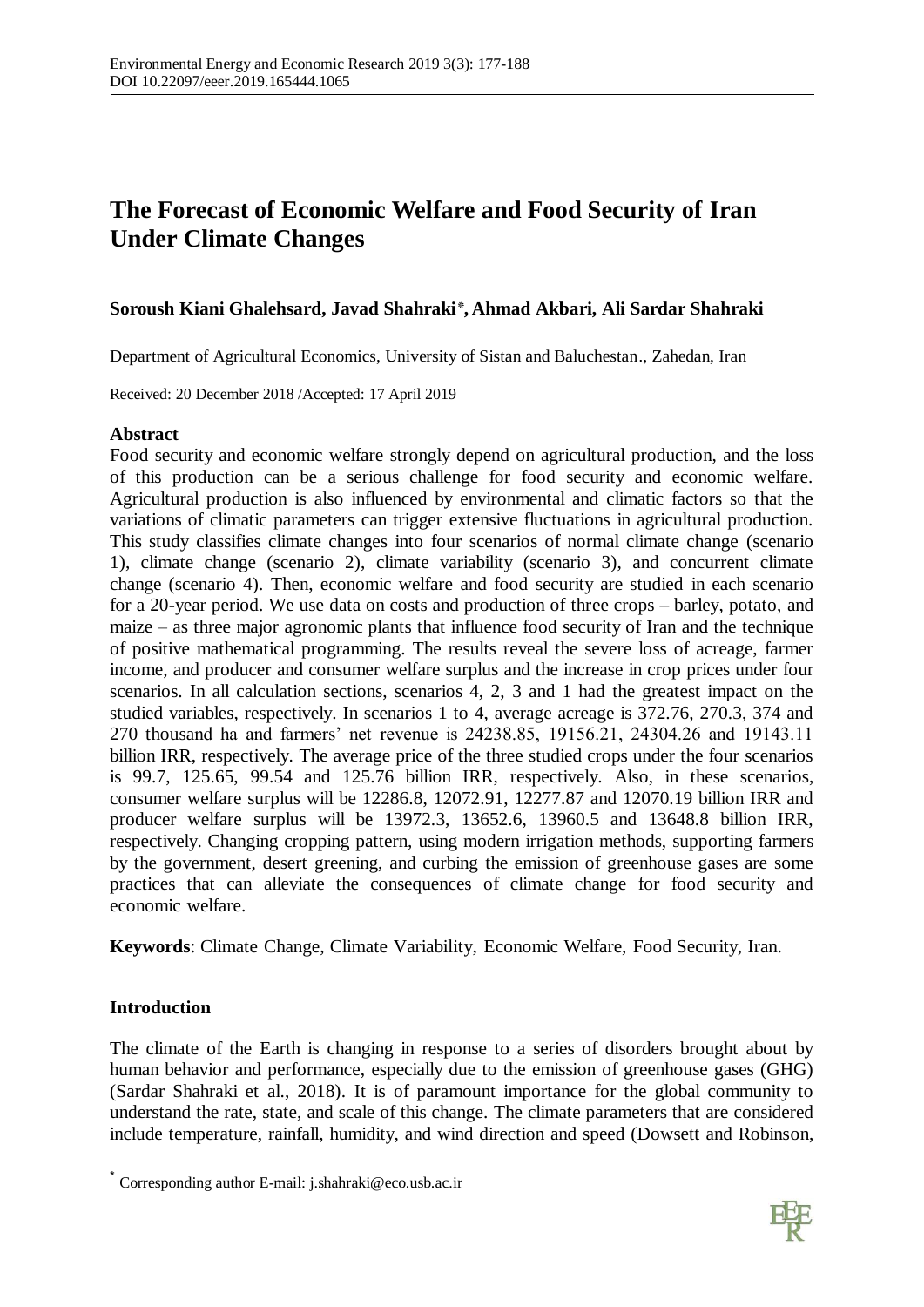2013; Sardar Shahraki et al., 2018). Classic environmental parameters, such as sunny or frost days, marine limestone, and desert moving sand, have been recently added to the set of parameters indicating climate changes. These new parameters contain most biological matters (fossil pollens, insects, marine algae) and chemical proxies (e.g. Mg/Ca ratio in biogenic carbonates) (Zalasiewicz and Williams, 2016; Sardar Shahraki et al., 2019).

Intensive use of fossil fuels and land use change have increased and are increasing GHG emission to the atmosphere. The heat that is normally irradiated generates the greenhouse effect by reflecting back to space, and this cause's climate change. The major features of climate change are the rise of mean global temperature (global warming), the changes in cloud cover and rainfall, the melting of ice caps and natural glaciers and the reduction of snow cover, the warming of oceans and the increase in their acidity due to heat and atmospheric CO<sup>2</sup> absorbed by waters (Meehl et al., 2007; Sardar Shahraki et al., 2018; Sardar Shahraki et al., 2016).

Climate change will radically influence the environment and the related socioeconomic sectors including water resources, agriculture and food security, human health, terrestrial ecosystems, biodiversity, and coastal areas. Changing rainfall patterns will create extreme water events including both floods and severe water scarcity. Melting of glaciers can aggravate floods and soil erosion. High temperatures may change the growing season of the crops, and this will affect food security and the distribution of diseases. Although scientists argue that the long-term trends of climate change are caused by human behavior, climate variability is mainly rooted in natural fluctuations in climate systems (though there are some exceptions). Climate variability influences the aspects of access to food security and economic welfare, especially through two channels by which it can be effective – productivity and income. Furthermore, climate variability affects relative production and input prices, as well as the dimensions of indirect access to food (Wheeler and von Braun, 2013).

The risk of food security loss due to climate change has turned into a major challenge of the 21st century. The impacts of climate change on crop yields can be observed in different statistics (Lobell et al., 2011). Climate change (e.g. the change in the patterns of temperature and rainfall) has very specific impacts on welfare in different regions. The first consequence targets millions of poor people who have the most interactions with nature. It has been established that developing countries that are heavily dependent on agriculture and other nature-dependent activities are profoundly influenced by climate change. Depending on the level and extent of dependence of different climate-susceptible sectors, climate change may affect productivity and income distribution, thereby influencing earnings and welfare severely.

# **Research Objectives**

- The forecast of economic welfare under climate changes in Iran
- The forecast of food security climate changes in Iran

The subject matter of the present work has been subject to some studies that are briefly reviewed in Table 1.

## **Methodology**

The present study used positive mathematical programming (PMP) technique for modeling. PMP technique was first presented by Howitt (2005). It is the most commonly used method to calibrate a mathematical programming model in three stages:

1. Generating a linear programming model considering calibration constraints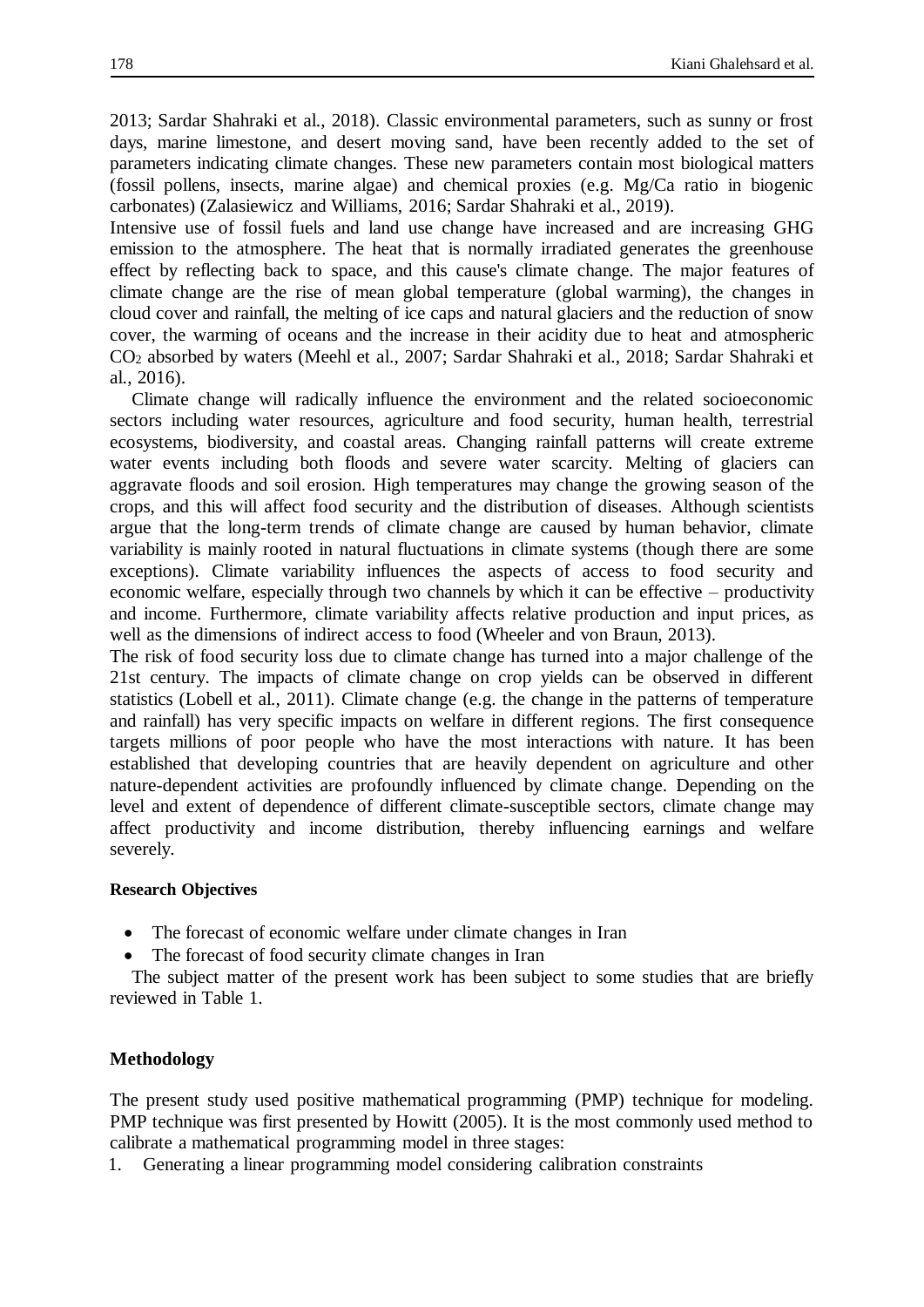- 2. Using dual values generated in the first stage to find out the parameters of the nonlinear objective function
- 3. Using the calibrated objective function as a nonlinear programming model to analyze the policies

In the first stage, calibration constraints are added to the set of resource constraints of a linear programming model. These constraints limit activities levels to the levels observed in the base period. The initial model is generated as below assuming maximization of the programmed efficiency:

| Source                                    | Subject matter                                                                                    | Findings                                                                                                                                                                                                                                                                                                                                                                                      |  |  |  |  |  |
|-------------------------------------------|---------------------------------------------------------------------------------------------------|-----------------------------------------------------------------------------------------------------------------------------------------------------------------------------------------------------------------------------------------------------------------------------------------------------------------------------------------------------------------------------------------------|--|--|--|--|--|
| Studies in Iran                           |                                                                                                   |                                                                                                                                                                                                                                                                                                                                                                                               |  |  |  |  |  |
| Ibrahimi<br>Khosfi et al.<br>(2013)       | The role of climate<br>change in agriculture<br>and food security                                 | Climate change will affect the life cycle of pests, diseases, and<br>weeds, and this will impair crop production and, consequently,<br>food security                                                                                                                                                                                                                                          |  |  |  |  |  |
| Momeni and<br>Zibaei (2013)               | The impacts of climate<br>change on agriculture in<br>Fars province                               | Temperature and precipitation influence crop yields significantly<br>and non-uniformly. According to comparative results, the welfare<br>impacts of climate change is positive in most cases and its impacts<br>on producers are much more significant than its impacts on<br>consumers                                                                                                       |  |  |  |  |  |
| Amirnejad and<br>Asadpour<br>Kordi (2017) | The impacts of climate<br>change on wheat<br>production in Iran                                   | The use of distributed lags autoregressive model showed that both<br>in the short and long run, climate variables, and acreage have a<br>positive significant relationship with wheat production, but the<br>variables of seed and fixed capital in machinery are insignificant.                                                                                                              |  |  |  |  |  |
| Adavi and<br>Tadayon<br>(2017)            | The impacts of climate<br>change on potato<br>production in<br>Fereidonshahr region of<br>Isfahan | Potato tuber yield will be reduced in future due to climate change<br>and this reduction will be greater in scenario a2 than other two<br>scenarios.                                                                                                                                                                                                                                          |  |  |  |  |  |
|                                           | Studies in other parts of the world                                                               |                                                                                                                                                                                                                                                                                                                                                                                               |  |  |  |  |  |
| Ahmad et al.<br>(2011)                    | Climate change and<br>poverty susceptibility in<br>Tanzania                                       | Climate changes and instability have been very effective in<br>aggravation of poverty in Tanzania.                                                                                                                                                                                                                                                                                            |  |  |  |  |  |
| Wheeler and<br>von Braun<br>(2013)        | Impacts of climate<br>change on global food<br>security                                           | Given climate change, a 'climate-smart food system' is required to<br>reduce the damages of climate change.                                                                                                                                                                                                                                                                                   |  |  |  |  |  |
| Gohar and<br>Cashman<br>(2016)            | Impacts of climate<br>change                                                                      | It was concluded that climate changes and exposure to these<br>changes would negatively influence future water resources and<br>food security and would increase the price of foodstuff. However,<br>some climatic conditions will be an opportunity for food producers<br>to give a positive response to technological programs in order to<br>improve the consequences of these conditions. |  |  |  |  |  |
| Guillermo et<br>al. (2018)                | Food security and<br>climate change impact of<br>maize production in<br>Mexico                    | Climate change can not only affect agricultural products but also<br>the spatial distribution of land use. There has been a linear<br>correlation ( $r = 0.45$ ) between average annual precipitation and<br>maize production in spring in the 1980-2012 period. This<br>correlation has been stronger during the 2005-2012 period ( $r =$<br>$0.91$ ).                                       |  |  |  |  |  |

**Table 1.** A brief review of the relevant literature

Subject to:  $AX \leq b \left[ \lambda \right]$  $x \leq x_0 + \varepsilon$   $[\rho]$ Maximize  $Z = p'x - c'x$  $x \geq 0$  $[\rho]$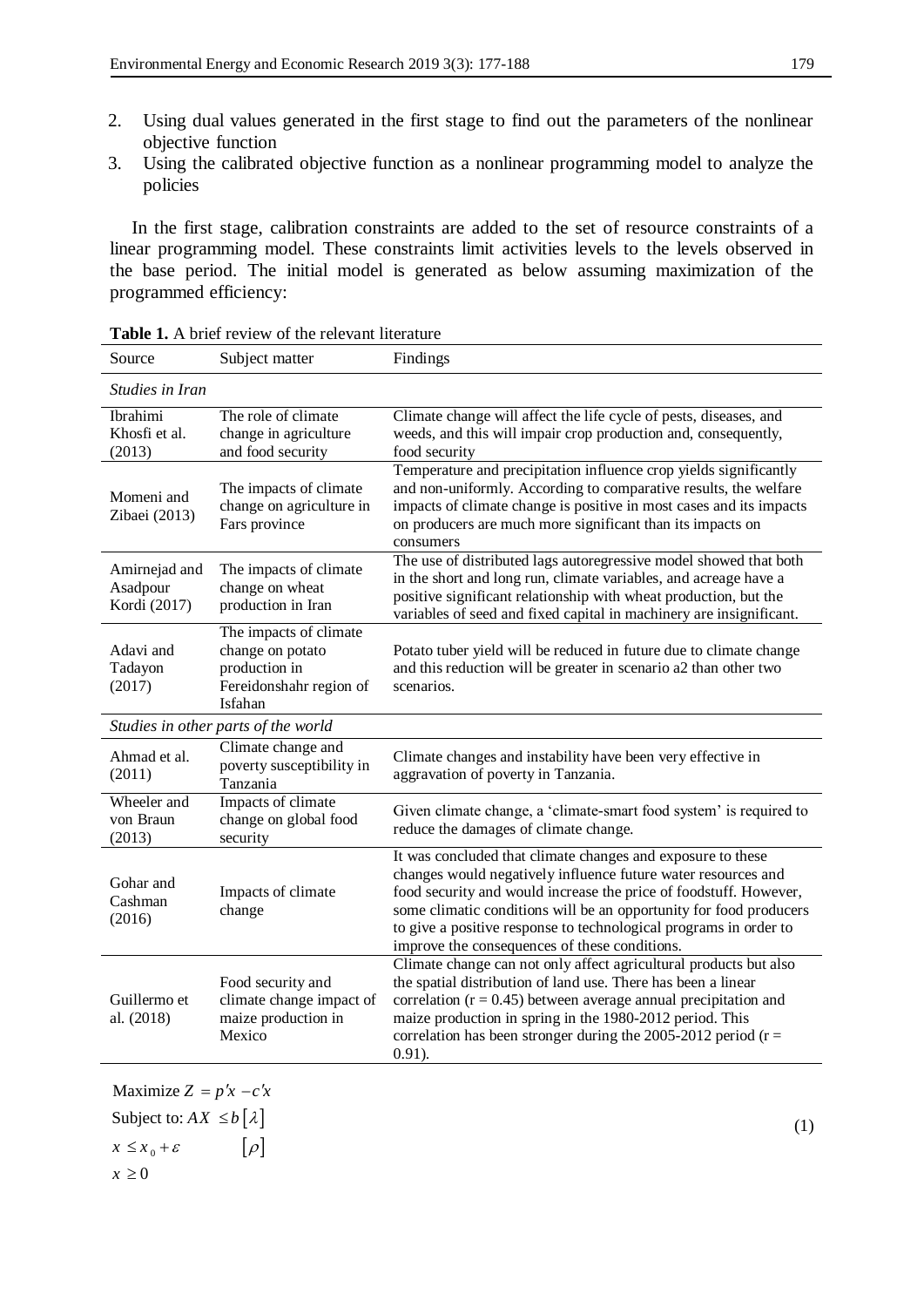In which  $Z =$  objective function value,  $p =$  the n  $\times$  1 vector of crop prices,  $x =$  the nonnegative  $n \times 1$  vector of the production activity levels, c = the  $n \times 1$  vector of the cost of each activity unit, A = the m  $\times$  n matrix of technical coefficient in resource constraints, b = the m  $\times$ 1 vector of the values of available resources,  $x_0$  = the non-negative n  $\times$  1 vector of observed production activity levels,  $\varepsilon$  = the n  $\times$  1 vector of positive small numbers to hinder the linear dependence of structural constraints and calibration constraints,  $\lambda =$  the m  $\times$  1 vector of dual variables related to resource constraints, and  $\rho =$  the n  $\times$  1 vector of dual variables related to calibration constraints.

The difference of this model with linear programming is that the model includes calibration constraints too (Bakhshi et al., 2011).

By solving the model, the dual values related to these constraints that reflect the shadow price of the products are calculated. Howitt (2005), Paris and Howitt (1998), interpreted the dual values of ρ related to calibration constraints to be representative of any error in the model, data error, cointegration error, risky behavior, and price expectations. The ρ dual vector reflects the final and mean production value in the calibration of a diminishing nonlinear performance function. In addition, the ρ dual vector is interpreted as the vector of differential final cost in the calibration of an ascending nonlinear cost function. Along with the vector (c), it specifies the final cost and real cost of the production of an observed activity X0. In the second stage, the dual values obtained from the first stage are used to estimate the parameters of the nonlinear objective function. In other words, dual values are used in this stage to calibrate the parameters of the nonlinear objective function. In this state, the activity levels observed in the reference period are regenerated by the aforementioned nonlinear model excluding the calibration constraints.

In the third step of the PMP method, the nonlinear cost function that has been studied in the previous step is examined in the context of the objective function in question and is used in a nonlinear programming problem akin to the initial problem but excluding the calibration constraints; also, other systemic constraints are included (Bakhshi et al., 2011):

$$
\begin{aligned}\n\text{Maximize } Z &= p'x - c'x - x'\hat{Q}x/2\\
\text{Subject to: } AX \leq b \qquad [\lambda] \\
x \geq 0\n\end{aligned} \tag{2}
$$

In which the vector  $\hat{d}$  and the matrix  $\hat{Q}$  denote the calibrated parameters of the nonlinear objective function. Now, the calibrated nonlinear model can correctly regenerate the observed levels of activities in the base status and the dual values of the resource constraints and is ready to simulate the variations of the desired parameters. When compared to the first-step model, the model of the third step lacks the calibration constraints and its objective function is non-linear too. This calibration method has been used in numerous studies at farm, district, county and national levels in developed countries like Germany, Finland, and Italy and in developing countries like Egypt, Turkey, and Morocco.

#### *Climate scenarios*

The climate scenarios of the present study will be developed with respect to climate variability and change in terms of mean annual precipitation. So, data of monthly precipitation were collected from the 1990-2015 period, and the average annual precipitation was calculated. Four different climate scenarios were developed using the normal distribution technique. Average precipitation per unit area of land (ha) will be estimated by:  $Pr_{ct} = N \sim (\overline{P}_{ct}, s_{c})$ (3)

In which, on average, in  $Pr_{ct}$  there are *c* climate assumption and the time period *t* is a function of average annual precipitation ( $\bar{P}_{\alpha}$ ) under climate variability and change. In fact,  $\bar{P}_{\alpha}$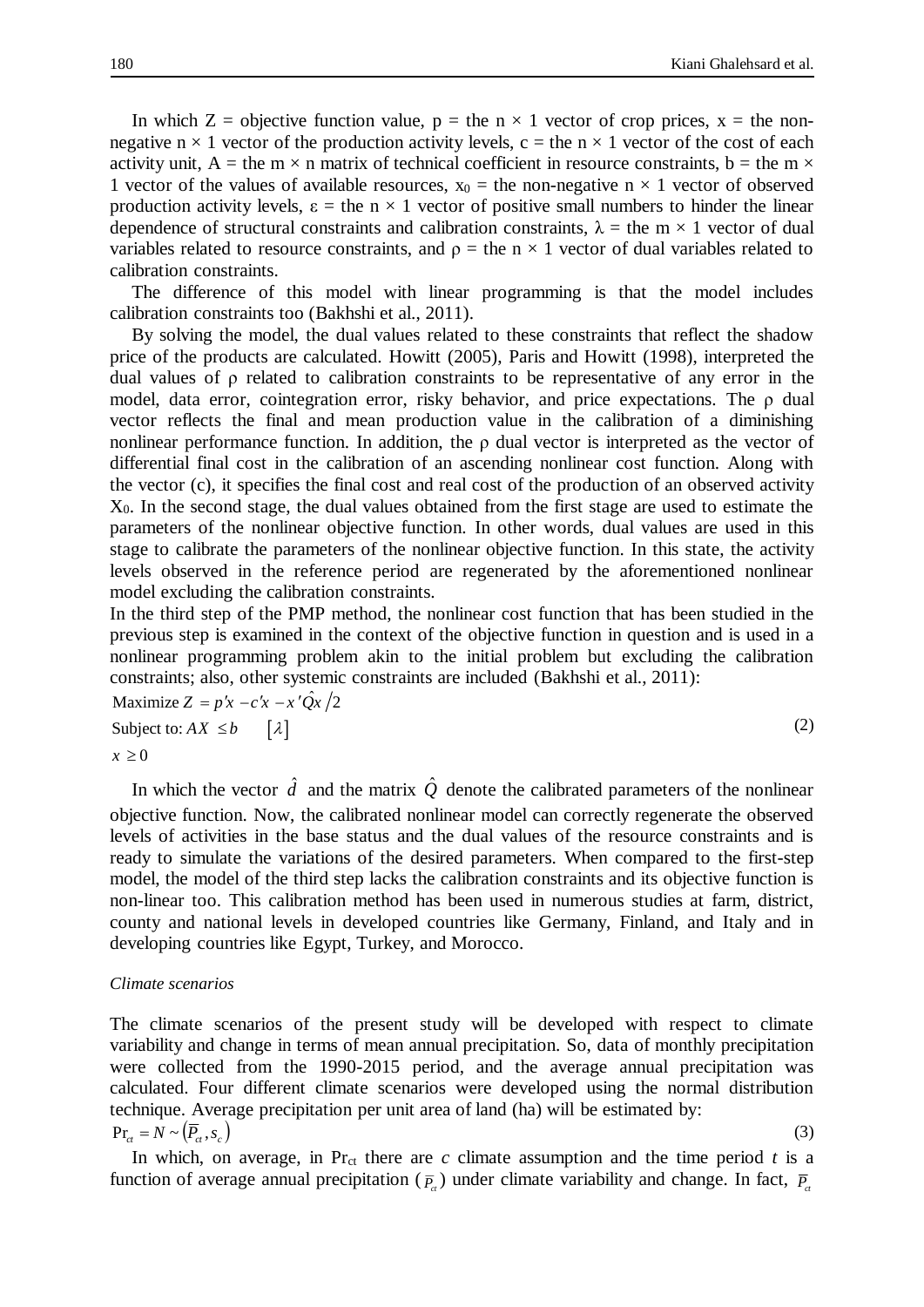reflects average precipitation per thousand  $m<sup>3</sup>$  (CM) per ha, and  $s<sub>c</sub>$  represents the variance of annual precipitation under climate assumptions.

*Scenario 1* represents normal climate change in which no change or variability is considered in climate. This scenario considers normal random numbers with present average precipitation and 0.05 of the variance of the present precipitation. This assumption is compared with three other assumptions about climatic conditions. *Scenario 2* hypothesizes climate change in which normal random numbers are considered with the half of the present average precipitation and 0.05 of the variance of the present precipitation. *Scenario 3* is the hypothesis of climate variability in which normal random numbers are considered with the present average precipitation and 0.30 of the variance of the present precipitation. *Scenario 4* assumes the second and third assumptions concurrently so that normal random numbers are considered with half of the present average precipitation and 0.30 of the variance of the present precipitation (Gohar and Cashman, 2016).

The research model was estimated by the GAMS software package. Also, the CROPWAT package was employed in the costs and crop production section to estimate water demand. Total water volume obtained from rainfall is equal to the total area of the region in ha multiplied by the rate of rainfall within each climate assumption.

$$
RHS_t = \sum \text{hectar}_t \times \text{Pr}_t \tag{4}
$$

#### *Production costs*

Crop production incurs various costs. We divided the total average costs per ha  $(ATC_{ct})$  in the cultivated lands into three types as shown below:

$$
ATC_{\alpha} = NWC_{\alpha} + CC_{\alpha} + PC_{\alpha} \tag{5}
$$

In which  $NWC_{ct}$  represents non-water costs,  $CC_{ct}$  represents capital costs of the irrigation system, and  $PC<sub>ct</sub>$  represents energy pumping costs. Non-water costs of production include land rent, land preparation, planting, the control of weeds, pests and diseases, harvest, transportation, and irrigation. Irrigation system capital costs cover the costs of purchasing, installing and maintaining drip irrigation systems.

## *Farmers income*

Net revenue per ha is equal to crop yield (Yield<sub>ct</sub>) multiplied by crop price ( $P_{ct}$ ) minus average production costs (ATC<sub>ct</sub>) and water costs (WC<sub>ct</sub>). In fact, total net revenue (TNB<sub>ct</sub>) for a crop is equal to net revenue per ha multiplied by total crop acreage. As agricultural crops are produced to a greater extent, market prices should decrease possibly resulting in the reduction of farmer income because agricultural crops have low elasticity. The variation of crop prices is related to the market demand and supply forces. For the different assumption, crop prices are considered unknown that is solved by the model.

$$
TNB_{ct} = (P_{ct} \times Yield_{ct} - ATC_{ct}) \times hectare_{ct} - WC_{ct}
$$
\n
$$
(6)
$$

The present value ( $PTNB<sub>c</sub>$ ) in the discount rate (r) from total net benefits is equal to:

$$
PTNB_{\alpha} = \sum \frac{TNB_{\alpha}}{(1+r)^{r}} \tag{7}
$$

Finally, acreage is obtained from:

$$
hectare = \frac{W}{ET} \tag{8}
$$

In which total acreage is equal to total water per crop water requirement.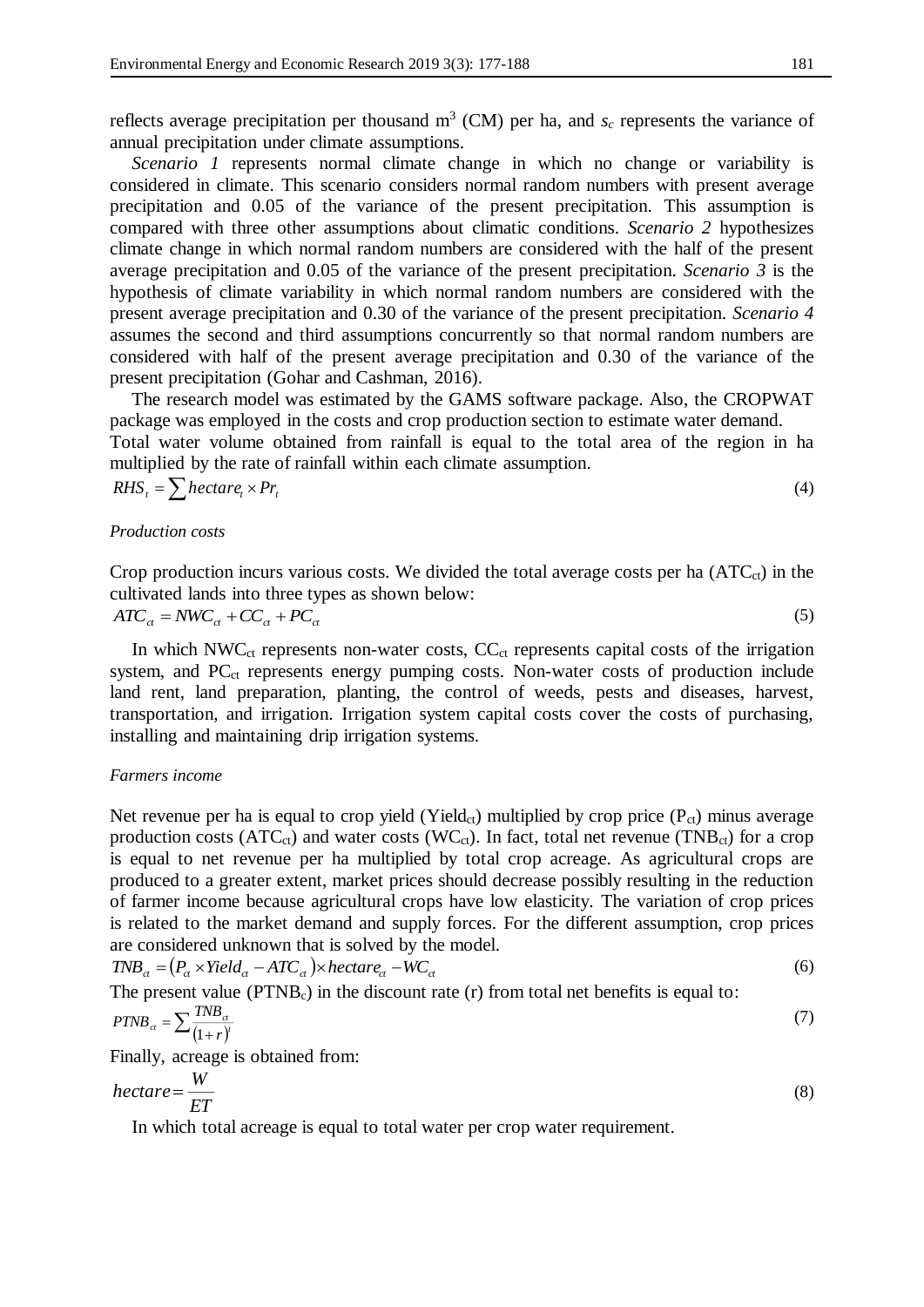#### *Consumer surplus, producer surplus, and food security*

Consumer surplus is an important part of the consequences of food policies for economic welfare, especially when these policies affect food prices directly. In fact, consumer surplus can be used to estimate the economic gain or loss of consumption advantages arising from price changes over a specific time period (Ferreira et al., 2016). Consumer surplus can be used in exploring the problems related to the availability of natural resources like water too (Banzhaf, 2010). The measurement of the variations of consumer welfare resulting from irrigation policies and/or drought assumption needs data on crop price elasticity and production level. To calculate consumer surplus for each individual crop, we need the standard relationship between the demand curve and price elasticity of demand. The reverse demand function can be stated as:

$$
P_{\alpha} = \theta 0_a + \theta 1_a \times \sum T P_{\alpha} \tag{9}
$$

Consumer surplus is calculated by Equation (10). Actual price will increase with the decrease in irrigation water availability under the assumptions of climate variability and change:

$$
CS_c = \sum \frac{0.5 \times \left[ (\theta_0 - P_{ct}) \times \sum TP_{ct} \right]}{(1+r)^t}
$$
\n(10)

To measure producer welfare variations too, we need price elasticity of crop demand and production level. In fact, the standard relationship between the supply curve and demand price elasticity is used to calculate producer surplus for each individual crop. The reverse demand function can be expressed as:

$$
P_t = \gamma_0 + \gamma_1 \times \sum T P_{ct} \tag{11}
$$

Therefore, producer surplus is obtained from Equation (12) (Gohar and Cashman, 2016):

$$
PS_c = \sum \frac{0.5 \times \left[ (\gamma_0 - P_{ct}) \times \sum TP_{ct} \right]}{(1+r)^t}
$$
\n(12)

#### *Research data*

The generalization and examinations of this study require a distinctive set of data and information from various sources, and it is very time-consuming to find the sources, collect the data, and integrate them. Climate data can be considered at different temporal levels, i.e. daily, weekly, monthly, and/or yearly, and at different spatial scales including city, province, and/or country. The present study used yearly data from 2000 to 2015 at a country level. Data of the agricultural sector were related to crop water use, crop yield, production costs, wholesale price, water extraction cost, and other agronomic data such as crop water requirement. We focused on three very important crops of barley, potato, and maize with an effective role in ensuring food security. The data on these crops were provided by the Ministry of Agriculture. The climate data we applied included average precipitation, mean maximum temperature, mean minimum temperature, number of sunny hours, humidity, and wind speed. They were taken from Iran Meteorological Organization.

# **Results**

After the research models were estimated and the calculations were made, the results are presented in six distinct sections. First, we deal with precipitation, acreage, and income in the context of the four scenarios. Then, crop price (as per ton) and consumer and producer welfare surplus are presented.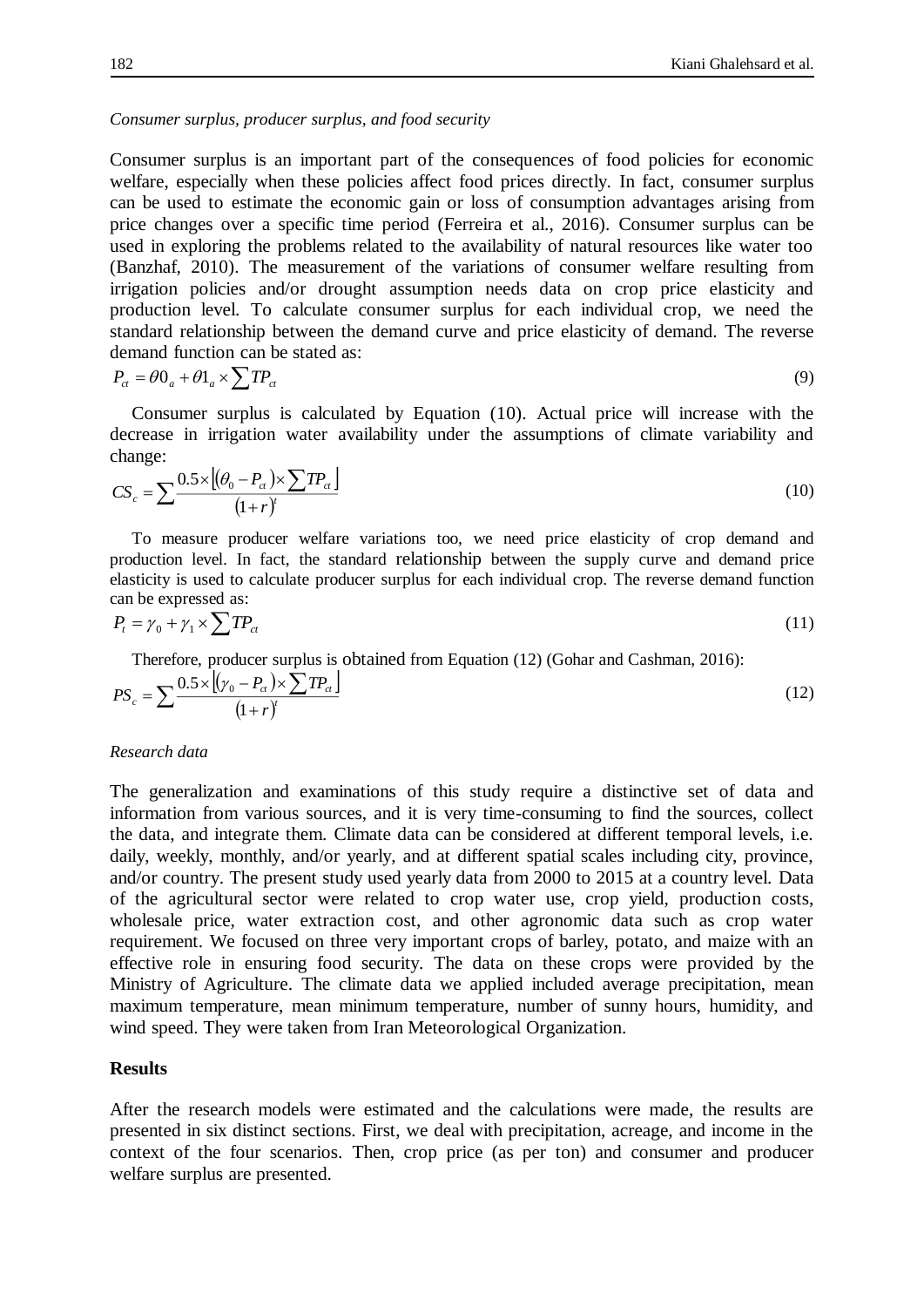**Table 2.** The results of the model

|                | Precipitation (mm) |                 |                 |                 | Acreage (000 ha) |                 |                 |            | Income (10 billion IRR) |            |            |            |
|----------------|--------------------|-----------------|-----------------|-----------------|------------------|-----------------|-----------------|------------|-------------------------|------------|------------|------------|
| Year           | Assumption         | Assumption<br>2 | Assumption<br>3 | Assumption<br>4 | Assumption       | Assumption<br>2 | Assumption<br>3 | Assumption | Assumption              | Assumption | Assumption | Assumption |
| 1              | 312.9873           | 155.2462        | 316.4591        | 156.9073        | 388.946          | 261.563         | 392.581         | 262.128    | 2461.242                | 1919.212   | 2476.707   | 1921.617   |
| 2              | 313.7897           | 157.5785        | 311.0729        | 156.3133        | 375.098          | 255.4347        | 372.4357        | 255.0183   | 2420.89                 | 1880.7     | 2408.872   | 1878.819   |
| 3              | 313.9598           | 157.9632        | 315.6974        | 151.2917        | 371.111          | 255.126         | 372.7663        | 253.17     | 2483.767                | 1927.084   | 2491.713   | 1917.696   |
| $\overline{4}$ | 311.0888           | 155.7834        | 317.0601        | 156.6863        | 366.051          | 256.3747        | 370.6617        | 256.6487   | 2555.987                | 1999.469   | 2581.925   | 2000.849   |
| 5              | 312.4637           | 155.4388        | 315.9659        | 155.7228        | 364.422          | 254.4947        | 367.107         | 254.577    | 2566.167                | 2004.595   | 2581.405   | 2005.016   |
| 6              | 312.1633           | 156.6974        | 308.9932        | 155.7863        | 356.008          | 249.3347        | 353.5627        | 249.064    | 2410.045                | 1862.496   | 2396.397   | 1861.127   |
| 7              | 312.8864           | 155.4448        | 319.8162        | 153.217         | 350.702          | 243.197         | 356.846         | 242.5967   | 2350.956                | 1796.552   | 2382.643   | 1793.455   |
| 8              | 314.5494           | 155.5545        | 315.4442        | 152.9355        | 372.042          | 262.5753        | 372.042         | 261.8473   | 2619.876                | 2024.049   | 2619.876   | 2020.085   |
| 9              | 312.429            | 157.5193        | 313.8975        | 156.5171        | 376.3417         | 264.269         | 376.3417        | 263.9543   | 2409.932                | 1842.283   | 2409.932   | 1840.689   |
| 10             | 313.38             | 158.6562        | 318.4362        | 157.14          | 373.5563         | 261.368         | 378.2543        | 260.8823   | 2360.432                | 1798.661   | 2383.959   | 1796.227   |
| 11             | 312.2418           | 159.4603        | 317.2665        | 154.8353        | 397.2217         | 279.808         | 402.1587        | 278.2763   | 2620.857                | 2011.14    | 2646.493   | 2003.187   |
| 12             | 313.8099           | 155.9077        | 318.9147        | 160.6576        | 415.856          | 291.7463        | 421.0483        | 293.4317   | 2741.859                | 2101.776   | 2768.638   | 2110.468   |
| 13             | 312.5504           | 156.4166        | 309.5523        | 156.0935        | 421.8777         | 296.929         | 418.7943        | 296.8197   | 2671.758                | 2034.66    | 2656.038   | 2034.103   |
| 14             | 312.771            | 155.4854        | 308.4921        | 159.0738        | 390.2367         | 292.6673        | 390.2367        | 293.917    | 2463.228                | 1973.974   | 2463.228   | 1980.24    |
| 15             | 315.7372           | 156.5551        | 310.8885        | 154.9514        | 357.6633         | 280.648         | 357.6633        | 280.1383   | 2248.501                | 1872.122   | 2248.501   | 1869.631   |
| 16             | 312.4773           | 156.361         | 310.9214        | 157.7658        | 358.389          | 279.9307        | 358.389         | 280.3883   | 2231.614                | 1852.597   | 2231.614   | 1854.807   |
| 17             | 311.7535           | 156.0306        | 311.7132        | 154.7504        | 357.1313         | 280.0763        | 357.1313        | 279.6833   | 2225.57                 | 1853.049   | 2225.57    | 1851.149   |
| 18             | 311.6577           | 155.3918        | 317.3127        | 157.0226        | 355.896          | 279.9457        | 355.896         | 280.461    | 2219.645                | 1852.142   | 2219.645   | 1854.636   |
| 19             | 313.7797           | 159.1708        | 312.2114        | 149.0808        | 354.0223         | 280.6313        | 354.0223        | 277.6937   | 2210.716                | 1854.946   | 2210.716   | 1840.706   |
| 20             | 314.8654           | 157.724         | 311.1917        | 158.2213        | 352.756          | 279.869         | 352.756         | 280.035    | 2204.651                | 1850.906   | 2204.651   | 1851.713   |
| mean           | 313.0671           | 156.7193        | 314.0654        | 155.7485        | 372.7664         | 270.2994        | 374.0347        | 270.0366   | 2423.885                | 1915.621   | 2430.426   | 1914.311   |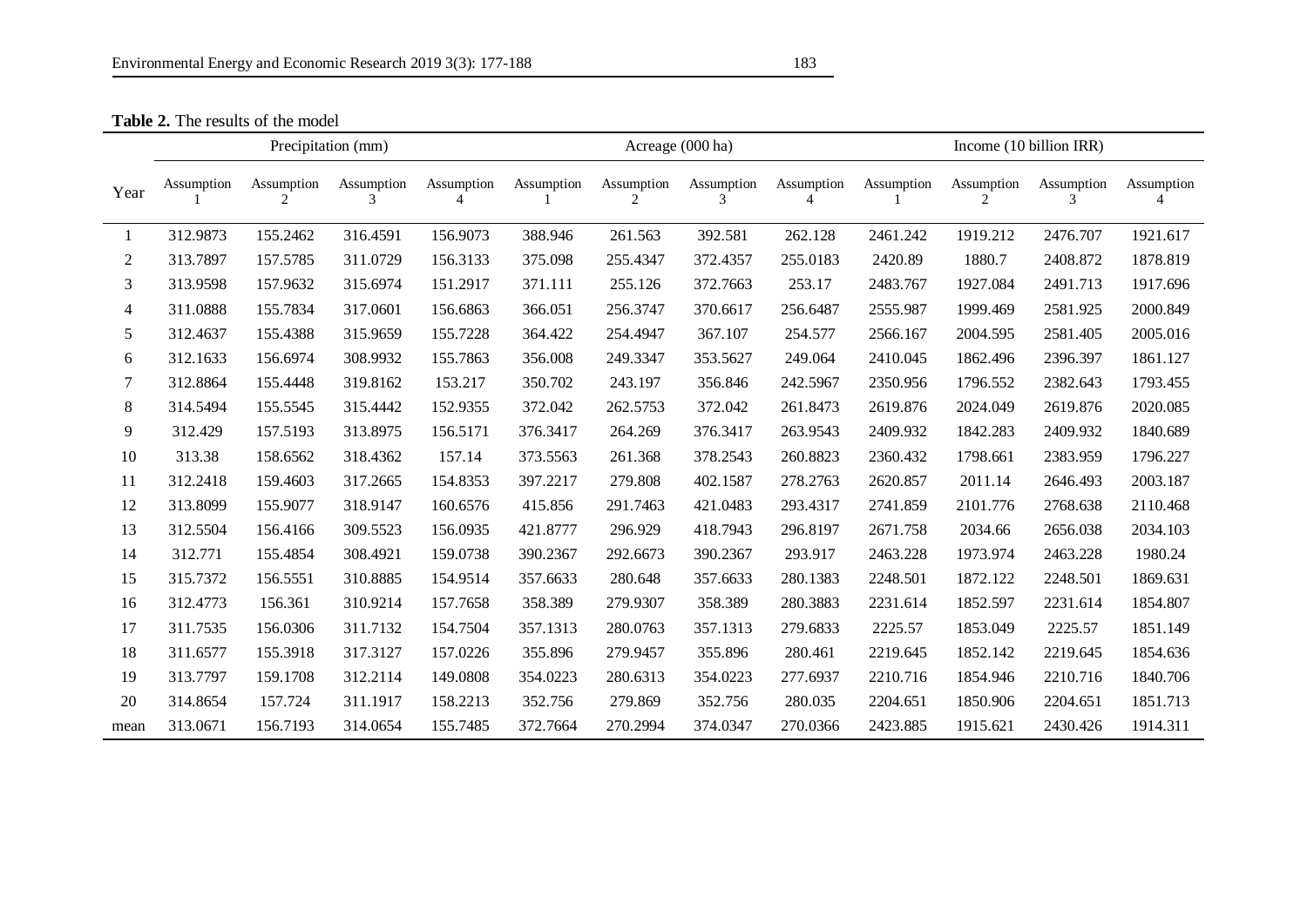|      | Price per tone (10 million IRR) |                 |                 |                 | Consumer welfare surplus (10 billion IRR) |                 |                 |                 | Producer welfare surplus (10 billion IRR) |                 |                 |            |
|------|---------------------------------|-----------------|-----------------|-----------------|-------------------------------------------|-----------------|-----------------|-----------------|-------------------------------------------|-----------------|-----------------|------------|
| Year | Assumption                      | Assumption<br>2 | Assumption<br>3 | Assumption<br>Δ | Assumption                                | Assumption<br>2 | Assumption<br>3 | Assumption<br>4 | Assumption                                | Assumption<br>2 | Assumption<br>3 | Assumption |
|      | 0.904                           | 1.315667        | 0.892667        | 1.314           | 1118.696                                  | 1150.295        | 1113.955        | 1150.733        | 1236.6                                    | 1278.467        | 1230.018        | 1279.092   |
| 2    | 1.216333                        | 1.664333        | 1.226           | 1.665667        | 1199.548                                  | 1177.022        | 1201.479        | 1176.553        | 1356.398                                  | 1322.569        | 1359.023        | 1321.909   |
| 3    | 1.498                           | 2.025667        | 1.490333        | 2.034           | 1255.508                                  | 1221.058        | 1254.433        | 1218.621        | 1418.646                                  | 1368.451        | 1417.21         | 1365.056   |
| 4    | 1.850667                        | 2.455           | 1.823333        | 2.453667        | 1321.471                                  | 1276.265        | 1318.731        | 1276.626        | 1486.481                                  | 1421.785        | 1482.973        | 1422.283   |
| 5    | 2.274                           | 2.991           | 2.255           | 2.990333        | 1352.571                                  | 1294.577        | 1351.405        | 1294.695        | 1518.786                                  | 1436.879        | 1517.322        | 1437.041   |
| 6    | 2.800667                        | 3.624333        | 2.820667        | 3.626667        | 1296.115                                  | 1226.363        | 1296.662        | 1225.953        | 1489.133                                  | 1391.608        | 1489.781        | 1391.045   |
| 7    | 3.335333                        | 4.346333        | 3.277333        | 4.352333        | 1256.975                                  | 1188.948        | 1255.04         | 1188.027        | 1455.008                                  | 1360.361        | 1452.536        | 1359.1     |
| 8    | 3.419333                        | 4.810333        | 3.419333        | 4.819667        | 1233.309                                  | 1247.244        | 1233.309        | 1246.594        | 1363.575                                  | 1377.789        | 1363.575        | 1376.897   |
| 9    | 4.176333                        | 5.797667        | 4.176333        | 5.802333        | 1144.676                                  | 1150.328        | 1144.676        | 1150.045        | 1305.172                                  | 1309.207        | 1305.172        | 1308.816   |
| 10   | 5.274667                        | 7.141667        | 5.196667        | 7.15            | 1169.896                                  | 1150.456        | 1166.254        | 1149.928        | 1350.439                                  | 1320.983        | 1345.658        | 1320.256   |
| 11   | 6.274                           | 8.527667        | 6.179667        | 8.557           | 1290.753                                  | 1275.746        | 1286.594        | 1274.105        | 1469.029                                  | 1445.117        | 1463.613        | 1442.869   |
| 12   | 7.868333                        | 10.486          | 7.758667        | 10.45033        | 1401.786                                  | 1360.274        | 1398.646        | 1362.336        | 1603.332                                  | 1543.784        | 1599.273        | 1546.606   |
| 13   | 9.121667                        | 12.308          | 9.200333        | 12.31033        | 1323.176                                  | 1302.245        | 1325.401        | 1302.127        | 1534.677                                  | 1502.979        | 1537.58         | 1502.817   |
| 14   | 11.24767                        | 14.417          | 11.24767        | 14.37633        | 1251.261                                  | 1237.225        | 1251.261        | 1238.31         | 1440.116                                  | 1418.185        | 1440.116        | 1419.681   |
| 15   | 13.811                          | 17.04033        | 13.811          | 17.06167        | 1167.222                                  | 1156.553        | 1167.222        | 1156.176        | 1326.911                                  | 1309.871        | 1326.911        | 1309.347   |
| 16   | 16.54167                        | 20.47867        | 16.54167        | 20.456          | 1156.959                                  | 1146.114        | 1156.959        | 1146.451        | 1316.565                                  | 1299.247        | 1316.565        | 1299.716   |
| 17   | 19.92567                        | 24.56733        | 19.92567        | 24.591          | 1157.527                                  | 1146.226        | 1157.527        | 1145.935        | 1317.286                                  | 1299.406        | 1317.286        | 1299       |
| 18   | 23.99967                        | 29.492          | 23.99967        | 29.45433        | 1158.061                                  | 1146.134        | 1158.061        | 1146.514        | 1317.962                                  | 1299.281        | 1317.962        | 1299.809   |
| 19   | 28.961                          | 35.33467        | 28.961          | 35.58967        | 1158.82                                   | 1146.647        | 1158.82         | 1144.436        | 1318.925                                  | 1300.001        | 1318.925        | 1296.93    |
| 20   | 34.88433                        | 42.484          | 34.88433        | 42.46633        | 1159.306                                  | 1146.091        | 1159.306        | 1146.214        | 1319.536                                  | 1299.233        | 1319.536        | 1299.404   |
| mean | 9.969217                        | 12.56538        | 9.954367        | 12.57608        | 1228.682                                  | 1207.291        | 1227.787        | 1207.019        | 1397.229                                  | 1365.26         | 1396.052        | 1364.884   |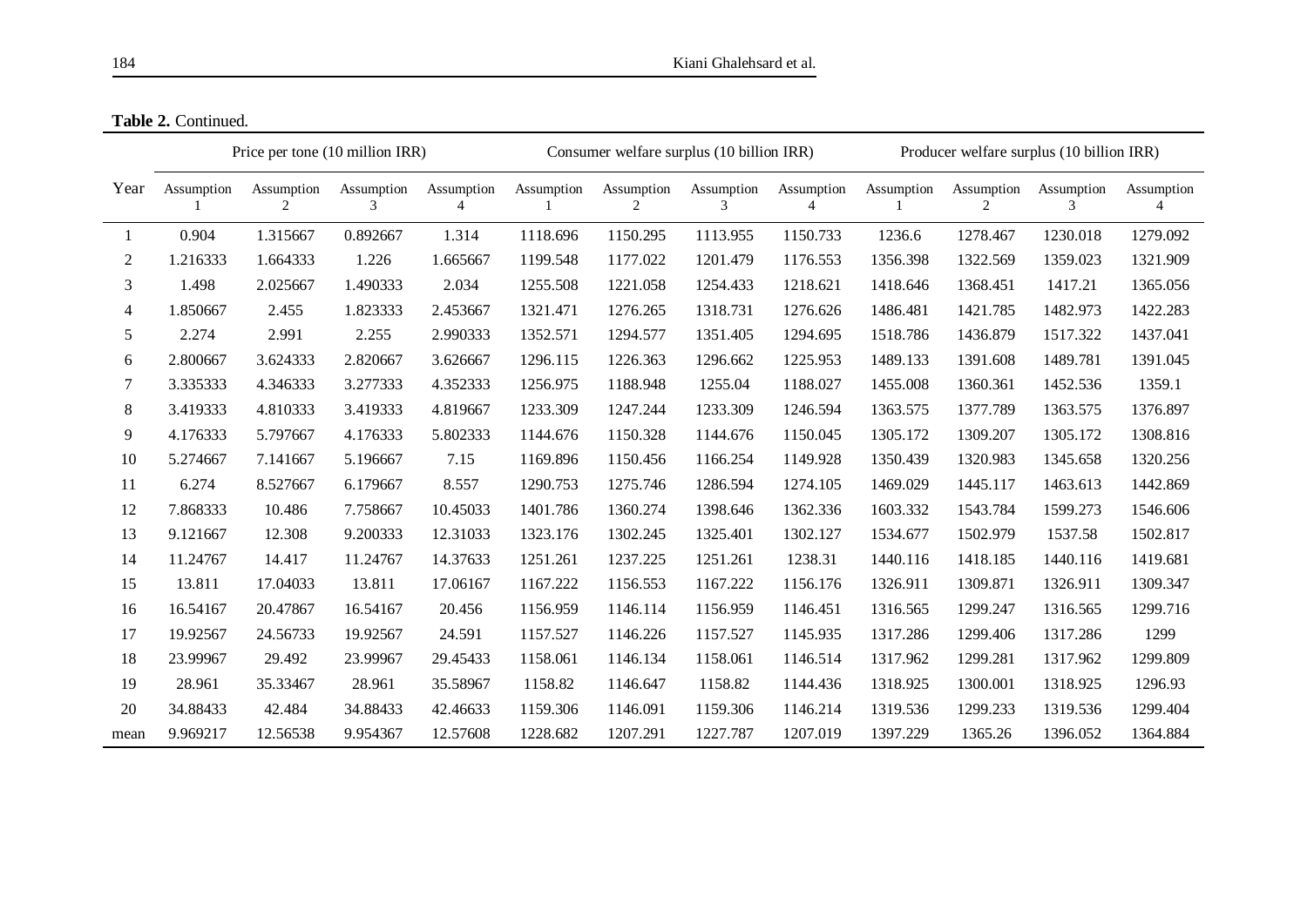According to Table 2, it can be said that scenarios 4, 2, 3 and 1 had the highest impact in all calculation sections, respectively. The lowest precipitation will relate to scenarios 4, 2, 1 and 3, respectively. Under normal climate assumption, annual rainfall will amount to 67.313 mm. As Table 1 displays, under climate change assumption, annual rainfall will be 719.156 mm in 20 years. But, it will be 720.156 mm under climate variability assumption. When it is assumed that climate variability and change will happen concurrently, annual rainfall will reach 748.155 mm in the next 20 years. The results revealed that the lowest acreage will be related to scenarios 4, 2, 1 and 3, respectively. When it comes to net revenue, mean net revenue of farmers of the three crops will be 24238.85, 19156.21, 24304.26 and 19143.11 billion IRR in scenarios 1, 2, 3 and 4, respectively. The mean price of the three crops will be 99.7, 125.65, 99.54 and 125.76 million IRR under the four scenarios, respectively. The consumer welfare surplus for the three crops in scenarios 1 to 4 will be, on average, 12286.8, 12072.91, 12277.87 and 12070.19 billion IRR, respectively. Finally, scenario 4 will have the lowest producer welfare surplus followed by scenarios 2, 3 and 1, respectively.

# *Variations of precipitation*

In scenario 1, the highest rainfall will be in years 4, 18 and 17 and the lowest will be in years 15, 20 and 18. It is evident in Table 1 that mean annual precipitation will be 719.156 mm in scenario 2 in which years 1, 18 and 5 will have the lowest and years 11, 19 and 10 will enjoy the highest rainfall, respectively. According to scenario 3, the lowest rain will fall in years 16, 6 and 13 and the highest in years 7, 12 and 10. This scenario projects that annual precipitation will be 720.156 mm. In scenario 4, the lowest rainfall will be experienced in years 19, 3 and 8 and the highest in years 12, 14 and 20.

# *Variations of acreage*

According to scenario 1, years 13, 12 and 11 will have the highest crop acreage and years 7, 20 and 19 will have the lowest. The highest crop planting area will be in years 13, 14 and 12 and the lowest in years 7, 6 and 5 in scenario 2. Scenario 3 shows that the highest planting area will be observed in years 12, 13 and 11 and the lowest in years 20, 6 and 9. Finally, in scenario 4, the highest acreage will be related to years 13, 14 and 12 and the lowest to years 7, 6 and 3.

# *Variances of income*

In the context of scenario 1, farmers will have their highest income in years 12, 13 and 14 and the lowest in years 20, 19 and 18. In scenario 2, the highest income will be produced in years 12, 13 and 8 and the lowest in years 7, 10 and 9. Assuming scenario 3, the highest income will be made in years 12, 13 and 11 and the lowest will occur in years 20, 19 and 18. In scenario 4, the highest income will happen in years 12, 13 and 8 and farmers will have their lowest income in years 8, 10 and 9.

# *Variations of prices*

In all four scenarios, the highest prices will be observed in years 20, 19 and 18 and the lowest will occur in the first three years.

### *Variations of consumer welfare surplus*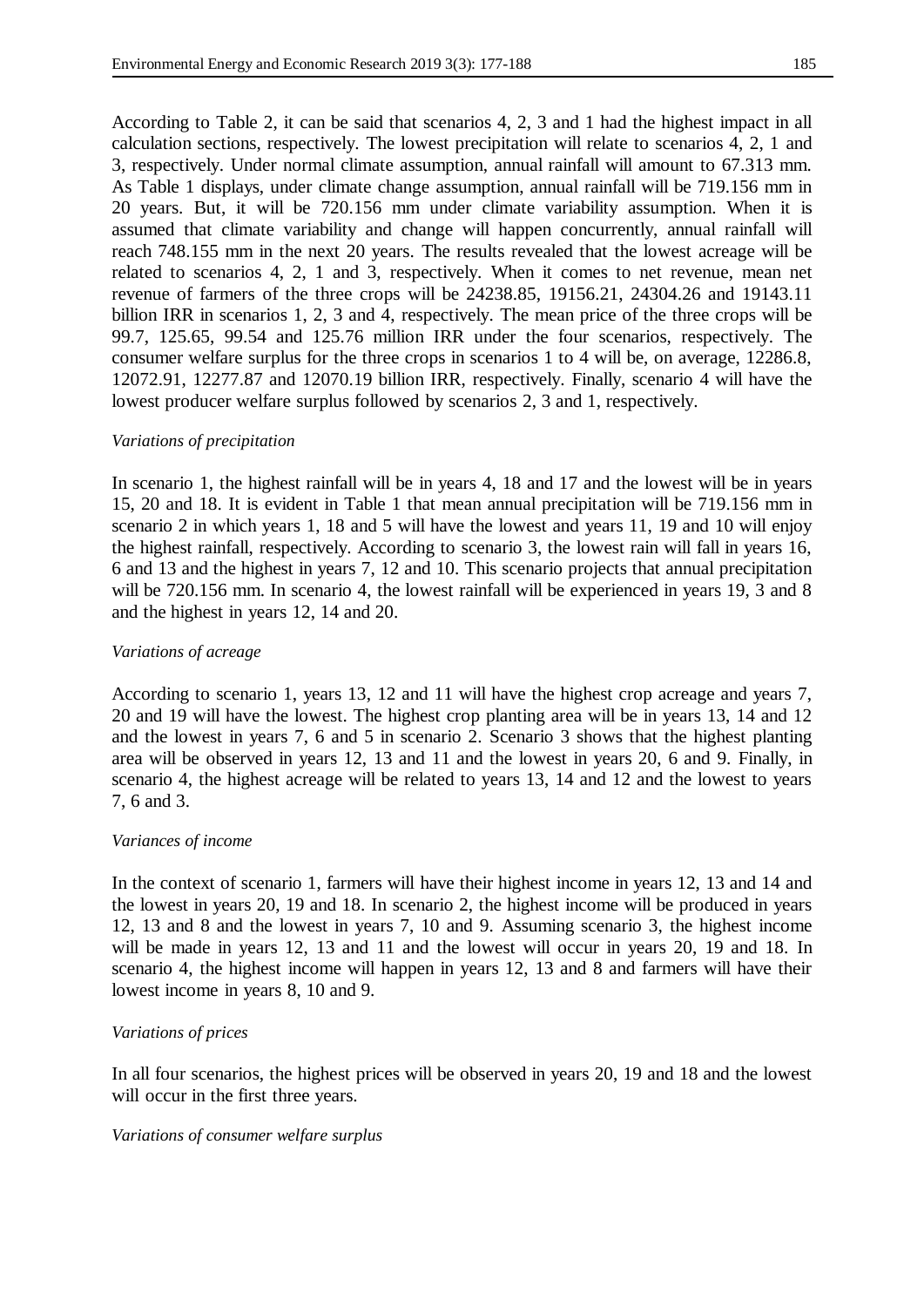Consumer welfare surplus will be the highest in years 12, 5 and 13 and the lowest in years 1, 9 and 16 in scenario 1. In scenario 2, it will be the highest in years 12, 13 and 5 and the lowest in years 20, 16 and 18. In scenario 3, the highest consumer welfare surplus will occur in years 12, 5 and 3 and the lowest in years 1, 9 and 16. In scenario 4, it will be the highest in years 12, 5 and 3 and the lowest in years 19, 17 and 20.

# *Variations of producer welfare surplus*

The highest producer welfare surplus will be the highest in years 12, 13 and 5 and the lowest in years 1, 9 and 16 in scenario 1. In scenario 2, the highest will be in years 12, 13 and 11 and the lowest in years 1, 20 and 16. Assuming scenario 3, the highest surplus will be observed in years 12, 13 and 5 and the lowest in years 1, 9 and 16. In scenario 4, produce welfare surplus will be the highest in years 1, 9 and 17 and the lowest in years 12, 13 and 11.

# **Conclusions and Recommendations**

Climate change is one of the major issues in economics and agriculture. Hence, in this study, the forecast of economic welfare under climate changes in Iran and the forecast of food security climate changes in Iran considered.

The findings of the study in different sections lead us to several conclusions. Among all four scenarios, the scenario of concurrent change of climate and the scenario of climate change will have a much stronger impact on food security and economic welfare of Iran. The immediate impact of these two scenarios on water resources is the severe loss of irrigation over the 20-year period. This decline of rainfall is to an extent that mean precipitation in these two scenarios will be, on average, 50% lower than that in other two scenarios. In food security section, farmer income will have a descending trend. However, crop prices will be ascending due to the loss of production level. These will be much stronger in the two scenarios of concurrent climate change and climate change than in two scenarios of normal climate change and climate variability. These scenarios have similar impacts on welfare aspects, but consumer welfare surplus will have a much severer reduction. The results show that if climate change keep going on and appropriate policies are not adopted to cope with them, the adverse impacts of these changes will be unavoidable. The loss of precipitation and water reserves of the country will pose serious environmental and human risks unless sound plans are developed for the management of water resources and agricultural production. Also, the lack of sound management practices in the agricultural sector which are compatible with the coming climate will challenge food security and economic welfare dramatically. Price rises, income loss, and the reduction of consumer welfare surplus are the impacts of the climate change that call for proper policies. According to the results, the following recommendations can be drawn:

- 1. The development of modern irrigation methods, e.g. drip irrigation and pressurized irrigation, can alleviate the consequences of climate change.
- 2. In their policy-making, the governments should focus on strengthening and institutionalizing methods that can reduce the adverse impacts of climate change on the producers and consumers of the crops.
- 3. Changing planting methods and cropping pattern and going towards modern irrigation methods and crops with lower water requirement can be effective in alleviating the consequences of climate change.
- 4. Actions should be taken for desert greening and the replacement of renewable energy sources for fossil fuels.
- 5. Environmental policies should be taken to hinder the increasing rate of GHG emission.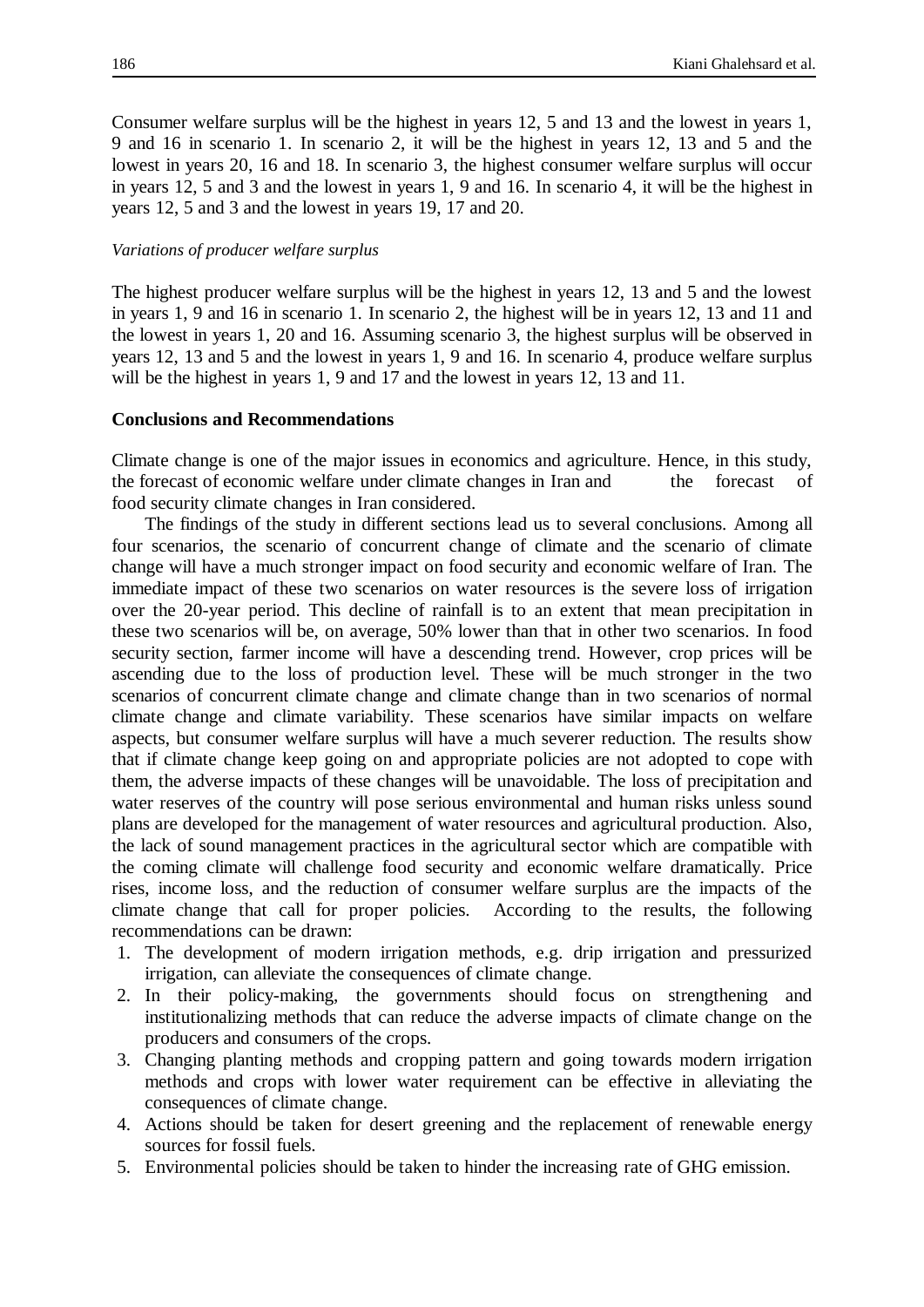# **References**

- Adavi, Z., and Tadayon, M. (2017). The effect of climate change on potato (Solanum tuberosum L.) production in Feridonshahr region of Isfahan: I - Growth and development. Agroecology, 9 (4), 1117-1135. (In Persian)
- Ahmed, S.A., Diffenbaugh, N.S., Hertel, T.W., Lobell, D.B., Ramankutty, N., Rios, and A.R., Rowhani, P. (2011). Climate volatility and poverty vulnerability in Tanzania. Glob Environ, Change Part A: Human Policy Dimens, 21, 46–55.
- Amirnejad, H., and Asadpour Kordi, M. (2017). A study on the impacts of climate change on wheat production in Iran. Agricultural Economic Research, 9, 163-182. (In Persian)
- Bakhshi, A., Moghaddsi, R., and Daneshvar Kakhki, M. (2011). An application of positive mathematical programming model to analyze the effects of alternative policies to water pricing in Mashhad Plain. Agricultural Economics & Development, 25 (3), 284-294. (In Persian with an English Abstract)
- Banzhaf, H.S., (2010), Consumer surplus with apology: a historical perspective on nonmarket valuation and recreation demand, Annual Review of Resource Economics, Vol. 2, pp 183-207.
- Dowsett, H.J., and Robinson, M.M. (2013). Paleoceanography, Biological Proxies Planktic Foraminifera, Earth Systems and Environmental Sciences, Encyclopedia of Quaternary Science (Second Edition), 745-754.
- Ferreira, F.H.G., Fruttero, A., Leite, P.G., Lucchetti, L.R., (2016), Rising food prices and household welfare: evidence from Brazil in 2008. , J Agric Econ, 64, 151–176.
- Gohar, A.A., & Cashman, A. (2016). A methodology to assess the impact of climate variability and change on water resources, food security and economic welfare. Agricultural Systems, 147, 51-64.
- Guillermo, N., Jaramillo, V., & Larsen, J. (2018). Food security and climate change: the case of rainfed maize production in Mexico, Agricultural and Forest Meteorology, 253–254, 124-131.
- Howitt, R. (2005). Agricultural and Environmental Policy Models: Calibration, Estimation and optimization. Unpublished, available at: www. agecon.ucdavis.edu /people/ faculty/ facultydocs/ Howitt/ master.pdf
- Ibrahimi Khosfi, Z., Ibrahimi Khosfi, M., Vali, A., and Rezaee, A. (2013). The consequences of climate change for agriculture and food security. Proceedings of International Symposium of Land Face Ecology. Isfahan, Iran: Isfahan University of Technology. (In Persian)
- Lobell, D.B., Schlenker, W., and Costa-Roberts, J. (2011). Climate trends and global crop production since 1980. Science, 333, 616-620.
- Meehl, G.A., Stocker, T.F., Collins, W.D., Friedlingstein, P., Gaye, A.T., Gregory, J.M., et al. (2007). Global Climate Projections. In: Climate Change, The Physical Science Basis. Contribution of Working Group I to the Fourth Assessment Report of the Intergovernmental Panel on Climate Change. Cambridge University Press. Cambridge, United Kingdom and New York, NY, USA.
- Momeni, S., and Zibaei, M. (2013). The potential impacts of climate change on the agricultural sector of Fars province. Agricultural Economics and Development, 27 (3), 169-179. (In Persian with an English Abstract)
- Paris, Q., and Howitt, R. E. (1998). An analysis of ill posed production problems using Maximum Entropy, American Journal of Agricultural Economics, 80(1), 124-138.
- Sardar Shahraki, A., Aliahmadi., and Safdari, M. (2018). A New Approach to Evaluate the Economic Efficiency and Productivity of Agriculture Sector: The Application of Window Data Envelopment Analysis (WDEA). Environmental Energy and Economic Research (EEER), 2(3), 145-160.
- Sardar Shahraki, A., Shahraki, J., Hashemi Monfared, SA. (2016). Ranking and Level of Development According to the Agricultural Indices, Case Study: Sistan Region. International Journal of Agricultural Management and Development (IJAMAD). 6(1), 93-100.
- Sardar Shahraki, A., Shahraki, J., and Hashemi Monfared, SA. (2018). An Integrated Fuzzy Multi-Criteria Decision-Making Method Combined with the WEAP Model for Prioritizing Agricultural Development, Case Study: Hirmand Catchment. ECOPERSIA. 6(4), 205-2014.
- Sardar Shahraki, A., Shahraki, J., and Hashemi Monfared, SA. (2018). Application of Fuzzy Technique for Order-Preference by Similarity to Ideal Solution (FTOPSIS) to Prioritize Water Resource Development Economic Scenarios in Pishin Catchment. International Journal of Business and Development Studies, 10(1), 77-94.